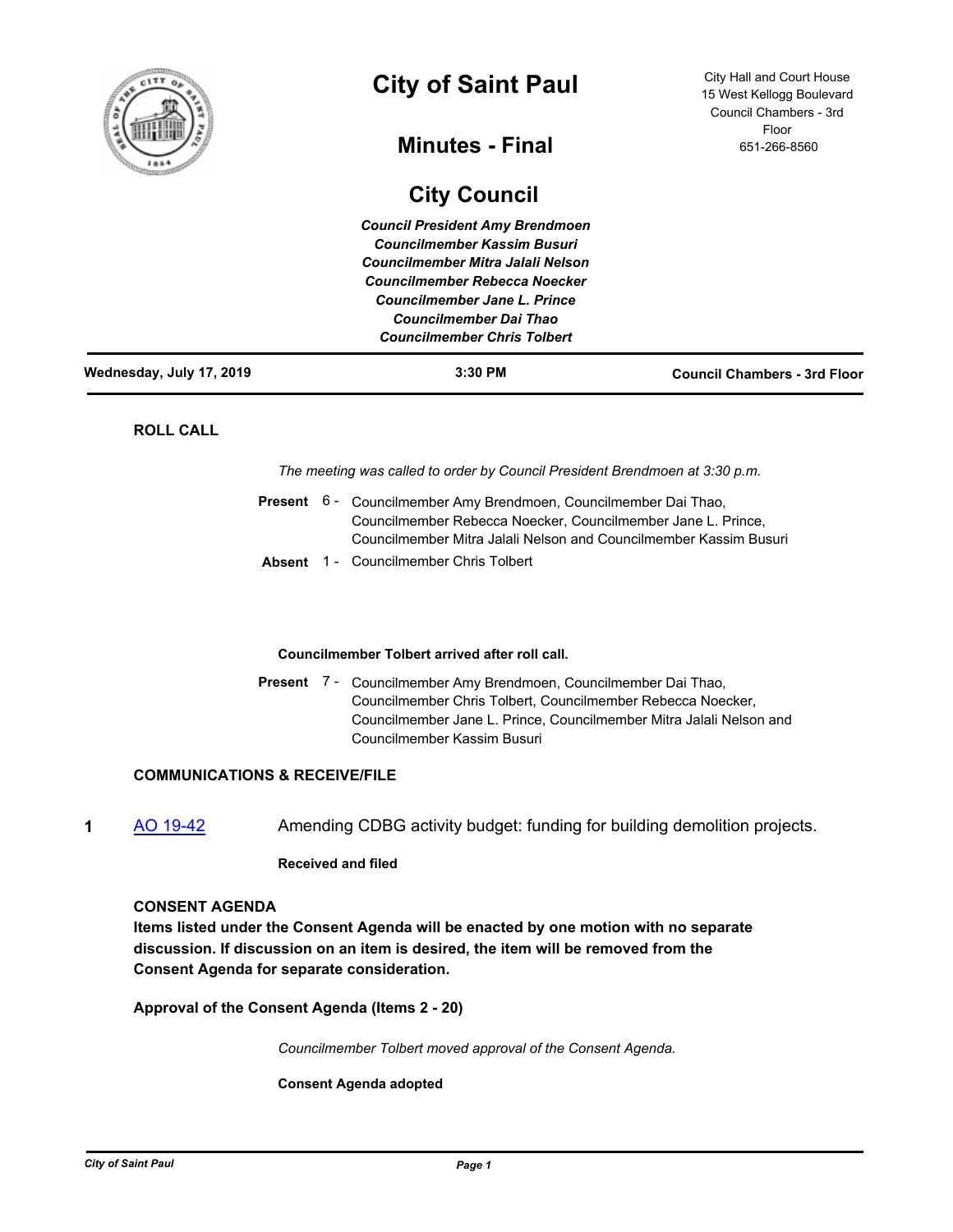**Yea:** Councilmember Brendmoen, Councilmember Thao, Councilmember Tolbert, Councilmember Noecker, Councilmember Prince, Councilmember Jalali Nelson and Councilmember Busuri Yea: 7 -

**Nay:** 0

**2** [RES 19-1141](http://stpaul.legistar.com/gateway.aspx?m=l&id=/matter.aspx?key=31995) Authorizing the City Attorney's Office to pursue an available funding opportunity offered by the Cities for Citizenship "America is Home" Initiative.

#### **Adopted**

**3** [RES 19-1142](http://stpaul.legistar.com/gateway.aspx?m=l&id=/matter.aspx?key=31996) Authorizing the City Attorney's Office to pursue an available funding opportunity offered by the Welcoming America and the American Immigration Council.

**Adopted**

**4** [RES 19-1202](http://stpaul.legistar.com/gateway.aspx?m=l&id=/matter.aspx?key=32079) Authorizing the Neighbors United Funders Collaborative to accept a donation up to \$1000 from Concordia University for the Breakfast Pitch Event.

**Adopted**

**5** [RES 19-1178](http://stpaul.legistar.com/gateway.aspx?m=l&id=/matter.aspx?key=32042) Approving the City's cost of providing Collection of Delinquent Garbage Bills for service during January to March 2019, and setting date of Legislative Hearing for August 1, 2019 and City Council public hearing for September 25, 2019 to consider and levy the assessments against individual properties. (File No. CG1902D1, Assessment No. 190113)

# **Adopted**

**6** [RES 19-1179](http://stpaul.legistar.com/gateway.aspx?m=l&id=/matter.aspx?key=32043) Approving the City's cost of providing Collection of Delinquent Garbage Bills for service during January to March 2019, and setting date of Legislative Hearing for August 1, 2019 and City Council public hearing for September 25, 2019 to consider and levy the assessments against individual properties. (File No. CG1902D2, Assessment No. 190114)

# **Adopted**

**7** [RES 19-1180](http://stpaul.legistar.com/gateway.aspx?m=l&id=/matter.aspx?key=32044) Approving the City's cost of providing Collection of Delinquent Garbage Bills for service during January to March 2019, and setting date of Legislative Hearing for August 1, 2019 and City Council public hearing for September 25, 2019 to consider and levy the assessments against individual properties. (File No. CG1902D3, Assessment No. 190115) **Adopted**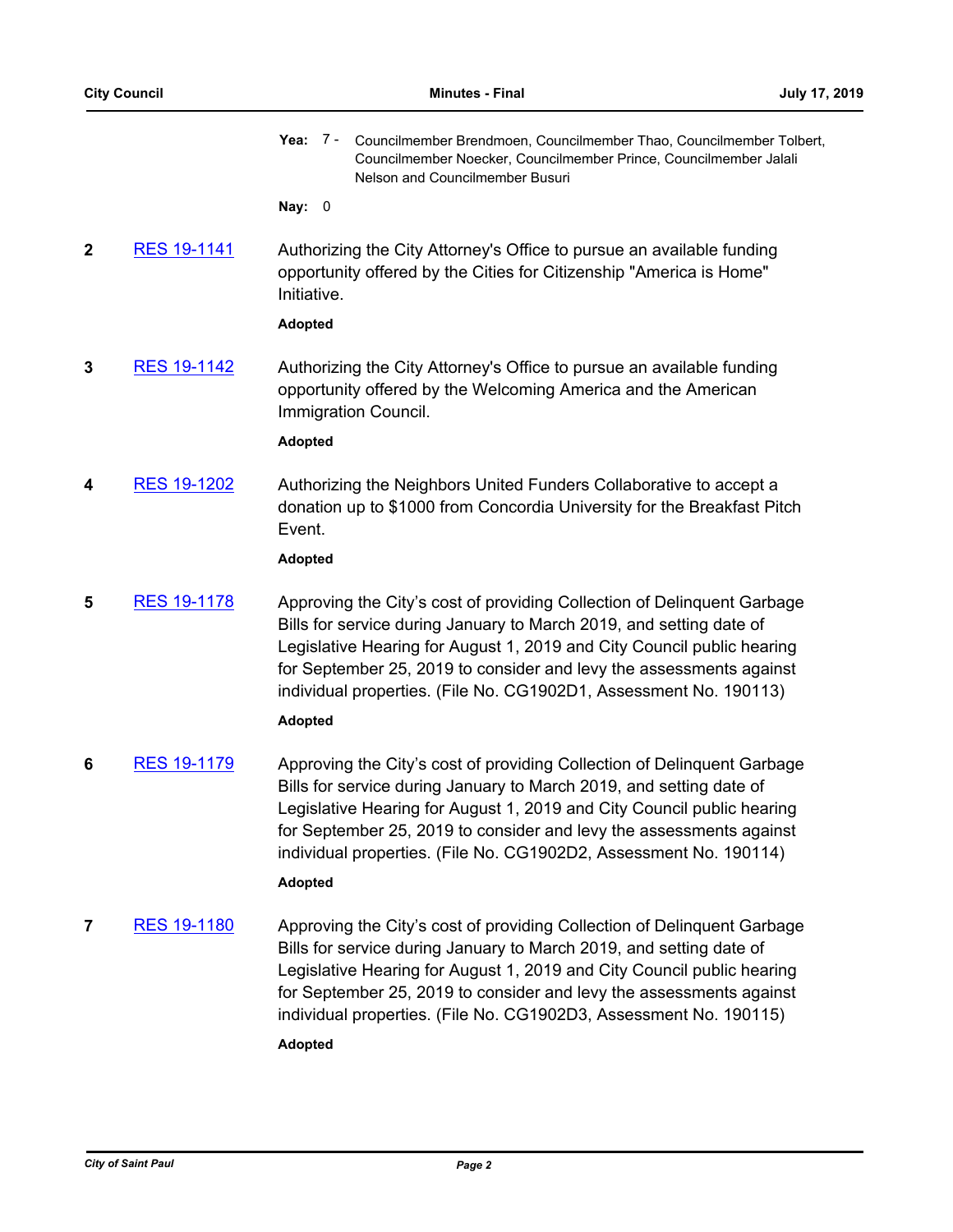- **8** [RES 19-1181](http://stpaul.legistar.com/gateway.aspx?m=l&id=/matter.aspx?key=32045) Approving the City's cost of providing Collection of Delinquent Garbage Bills for service during January to March 2019, and setting date of Legislative Hearing for August 1, 2019 and City Council public hearing for September 25, 2019 to consider and levy the assessments against individual properties. (File No. CG1902D4, Assessment No. 190116) **Adopted**
- **9** [RES 19-1182](http://stpaul.legistar.com/gateway.aspx?m=l&id=/matter.aspx?key=32046) Approving the City's cost of providing Collection of Delinquent Garbage Bills for service during January to March 2019, and setting date of Legislative Hearing for August 8, 2019 and City Council public hearing for September 25, 2019 to consider and levy the assessments against individual properties. (File No. CG1902E1, Assessment No. 190117)

# **Adopted**

**10** [RES 19-1183](http://stpaul.legistar.com/gateway.aspx?m=l&id=/matter.aspx?key=32047) Approving the City's cost of providing Collection of Delinquent Garbage Bills for service during January to March 2019, and setting date of Legislative Hearing for August 8, 2019 and City Council public hearing for September 25, 2019 to consider and levy the assessments against individual properties. (File No. CG1902E2, Assessment No. 190118)

# **Adopted**

**11** [RES 19-1184](http://stpaul.legistar.com/gateway.aspx?m=l&id=/matter.aspx?key=32048) Approving the City's cost of providing Collection of Delinquent Garbage Bills for service during January to March 2019, and setting date of Legislative Hearing for August 8, 2019 and City Council public hearing for September 25, 2019 to consider and levy the assessments against individual properties. (File No. CG1902E3, Assessment No. 190119)

# **Adopted**

**12** [RES 19-1185](http://stpaul.legistar.com/gateway.aspx?m=l&id=/matter.aspx?key=32049) Approving the City's cost of providing Collection of Delinquent Garbage Bills for service during January to March 2019, and setting date of Legislative Hearing for August 8, 2019 and City Council public hearing for September 25, 2019 to consider and levy the assessments against individual properties. (File No. CG1902E4, Assessment No. 190120)

# **Adopted**

**13** [RES 19-1160](http://stpaul.legistar.com/gateway.aspx?m=l&id=/matter.aspx?key=32018) Approving a petition from Minnesota Transportation Museum for specially assessing the costs of a fire protection system at 193 Pennsylvania Avenue East. (Project No. FP2019-05, Assessment No. 197104)

**Adopted**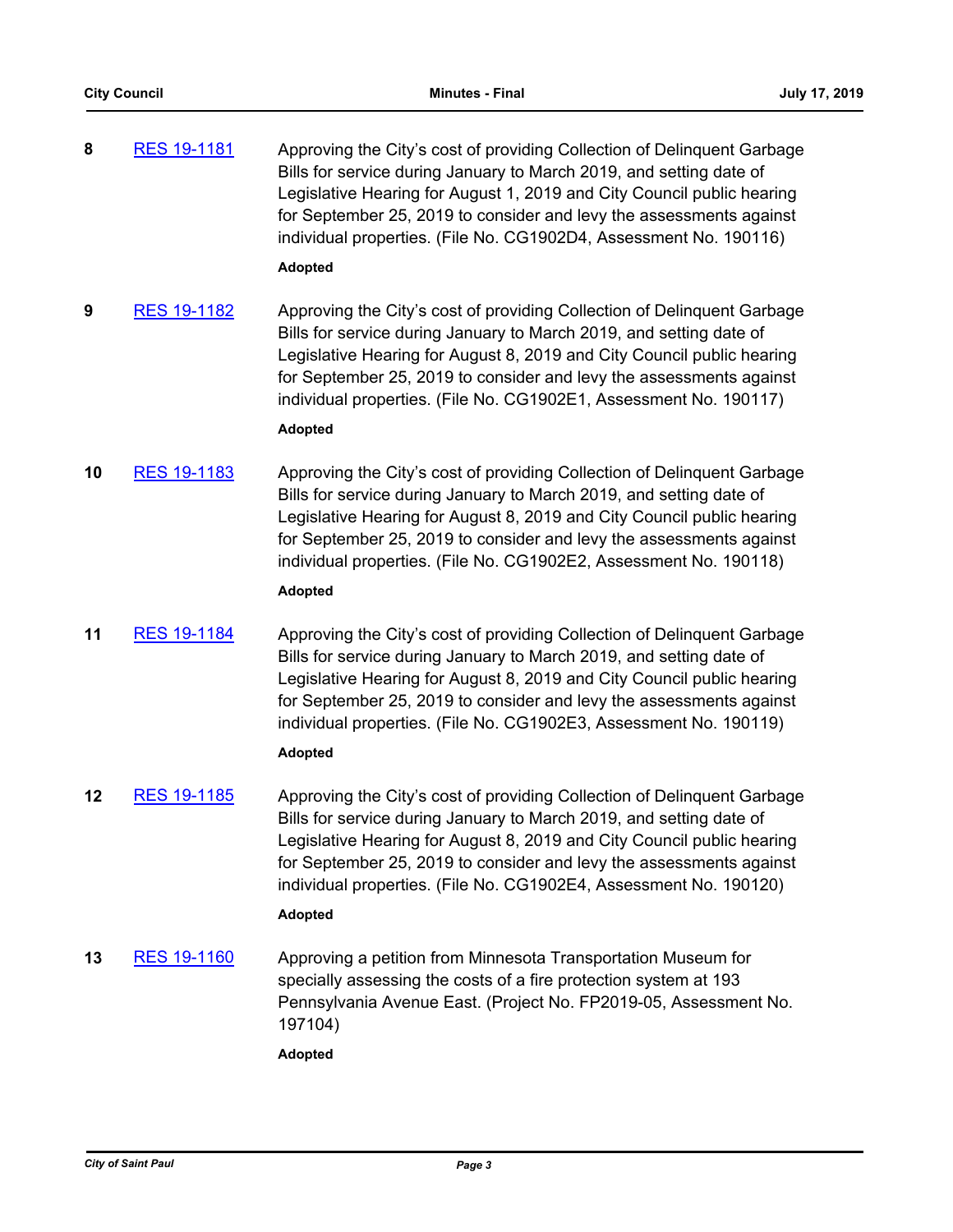| 14 | <b>RES 19-1187</b>    | Accepting the gift of airfare, transportation, and food expenses from the<br>Heartland Alliance and Mott Foundation for Muneer Karcher-Ramos,<br>Director of the Office of Financial Empowerment, and Ikram Koliso,<br>College Savings Account Program Manager, to attend the Upper<br>Midwest College Savings Account (CSA) Consortium convening in<br>Indianapolis, Indiana on July 31-August 1, 2019. |
|----|-----------------------|----------------------------------------------------------------------------------------------------------------------------------------------------------------------------------------------------------------------------------------------------------------------------------------------------------------------------------------------------------------------------------------------------------|
|    |                       | <b>Adopted</b>                                                                                                                                                                                                                                                                                                                                                                                           |
| 15 | <b>RES 19-1194</b>    | Authorizing the Fire Department to apply for a grant from the Minnesota<br>Department of Labor and Industry Safety Grant Program in the amount of<br>\$10,000 for asbestos abatement at Fire Station 22.                                                                                                                                                                                                 |
|    |                       | <b>Adopted</b>                                                                                                                                                                                                                                                                                                                                                                                           |
| 16 | <b>RES 19-1084</b>    | Approving the Memorandum of Agreement for the 2019 Wage and<br>Fringe Adjustment for the International Association of Sheet Metal, Air,<br>Rail and Transportation Workers, Local 10.                                                                                                                                                                                                                    |
|    |                       | <b>Adopted</b>                                                                                                                                                                                                                                                                                                                                                                                           |
| 17 | <b>RES 19-1096</b>    | Approving the Maintenance Labor Agreement (May 1, 2019 - April 30,<br>2022) between the City of Saint Paul and the Bricklayers and Allied<br>Craftworkers Local Union 1 Minnesota/North Dakota.                                                                                                                                                                                                          |
|    |                       | <b>Adopted</b>                                                                                                                                                                                                                                                                                                                                                                                           |
| 18 | <b>RES 19-1132</b>    | Authorizing the grant of an Environmental Covenant and Easement for<br>CHS Field, 360 Broadway Street, to the MPCA and Ramsey County.                                                                                                                                                                                                                                                                    |
|    |                       | <b>Adopted</b>                                                                                                                                                                                                                                                                                                                                                                                           |
| 19 | <b>RES 19-854</b>     | Approving the Final Plat for Cleveland Circle.                                                                                                                                                                                                                                                                                                                                                           |
|    |                       | <b>Adopted</b>                                                                                                                                                                                                                                                                                                                                                                                           |
| 20 | <b>RES 19-1128</b>    | Adopting the 2018 Stormwater Permit Annual Report.                                                                                                                                                                                                                                                                                                                                                       |
|    |                       | <b>Adopted</b>                                                                                                                                                                                                                                                                                                                                                                                           |
|    | <b>FOR DISCUSSION</b> |                                                                                                                                                                                                                                                                                                                                                                                                          |
|    |                       |                                                                                                                                                                                                                                                                                                                                                                                                          |
| 21 | <b>RES PH 19-172</b>  | Approving the petition of VC South Mall LLC to vacate a portion of the<br>alley abutting Lots 12, 13, and 14, Block 17, Summit Park Addition to<br>Saint Paul, Ramsey County, Minnesota. (Public hearing held June 19)                                                                                                                                                                                   |

*Councilmember Noecker said she would like to withdraw the item; the applicant was withdrawing the application.*

# **Withdrawn**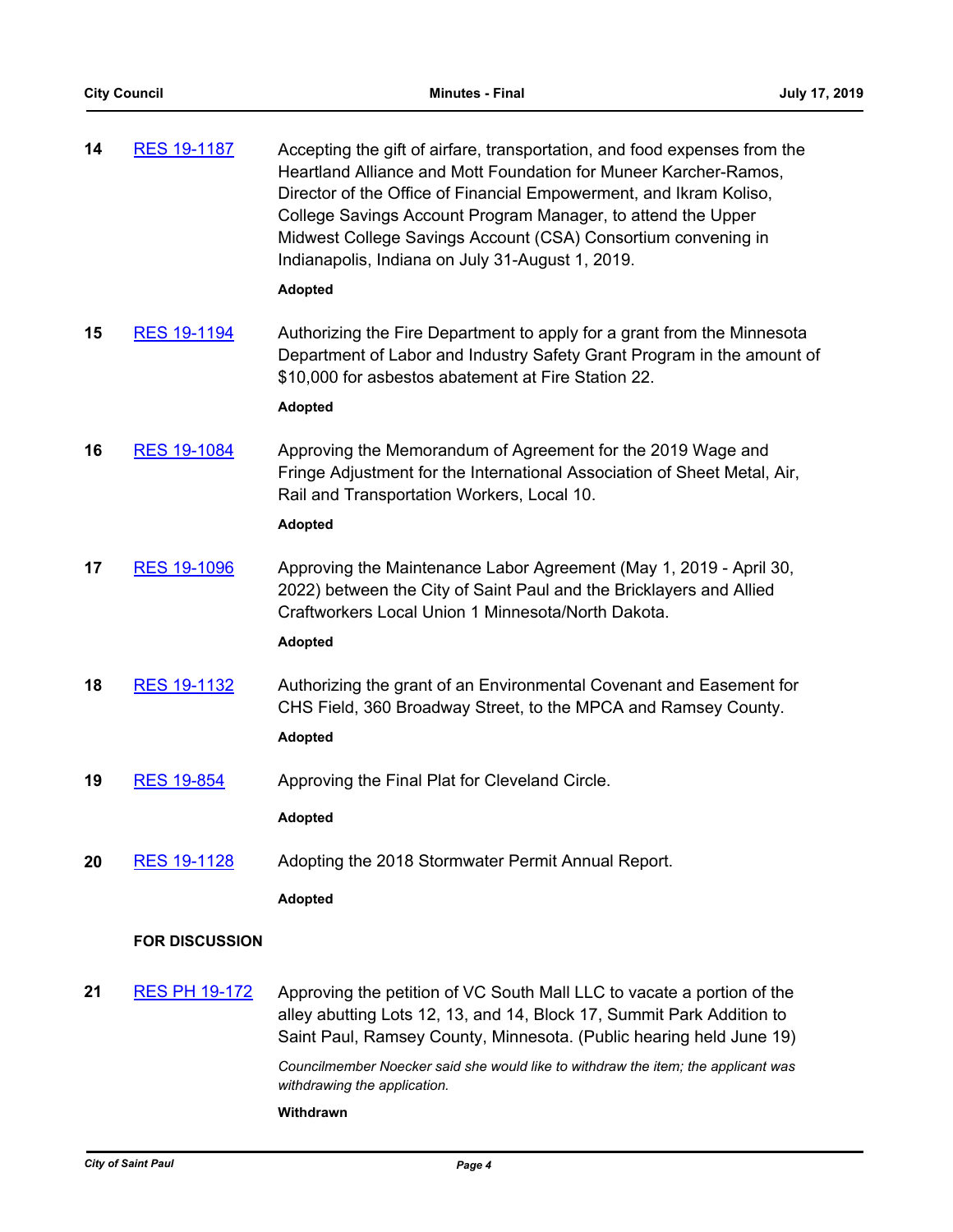# **ORDINANCES**

**An ordinance is a city law enacted by the City Council. It is read at four separate council meetings and becomes effective after passage by the Council and 30 days after publication in the Saint Paul Legal Ledger. Public hearings on ordinances are held at the third reading.**

# **Final Adoption**

22 [Ord 19-36](http://stpaul.legistar.com/gateway.aspx?m=l&id=/matter.aspx?key=31688) Amending Chapter 15 of the Administrative Code to create a process to cancel City Council meetings.

*Councilmember Prince moved final approval of the ordinance.*

#### **Adopted**

**Yea:** Councilmember Brendmoen, Councilmember Thao, Councilmember Tolbert, Councilmember Noecker, Councilmember Prince, Councilmember Jalali Nelson and Councilmember Busuri Yea: 7 -

**Nay:** 0

**23** [Ord 19-39](http://stpaul.legistar.com/gateway.aspx?m=l&id=/matter.aspx?key=31793) Granting authority to the Port Authority of the City of Saint Paul to issue and sell general obligation bonds to which the Port Authority pledges the full faith, credit, and resources of the City of Saint Paul pursuant to the provisions and by authority of said Minnesota Statutes, Chapters 469 and 475, as amended.

> *Council members Thao and Busuri made brief comments in support of the project and the investment in the East Side.*

*Council member Thao moved final adoption of the ordinance.*

#### **Adopted**

**Yea:** Councilmember Brendmoen, Councilmember Thao, Councilmember Tolbert, Councilmember Noecker, Councilmember Prince, Councilmember Jalali Nelson and Councilmember Busuri Yea: 7 -

**Nay:** 0

# **Second Reading**

**24** [Ord 19-38](http://stpaul.legistar.com/gateway.aspx?m=l&id=/matter.aspx?key=31785) Granting the application of Alfred and Carol Sundberg Trustee to rezone property at 84 Water Street West from IT Transitional Industrial to T3 Traditional Neighborhood, and amending Chapter 60 of the Legislative Code pertaining to the zoning map.

**Laid over to July 24 for third reading/public hearing**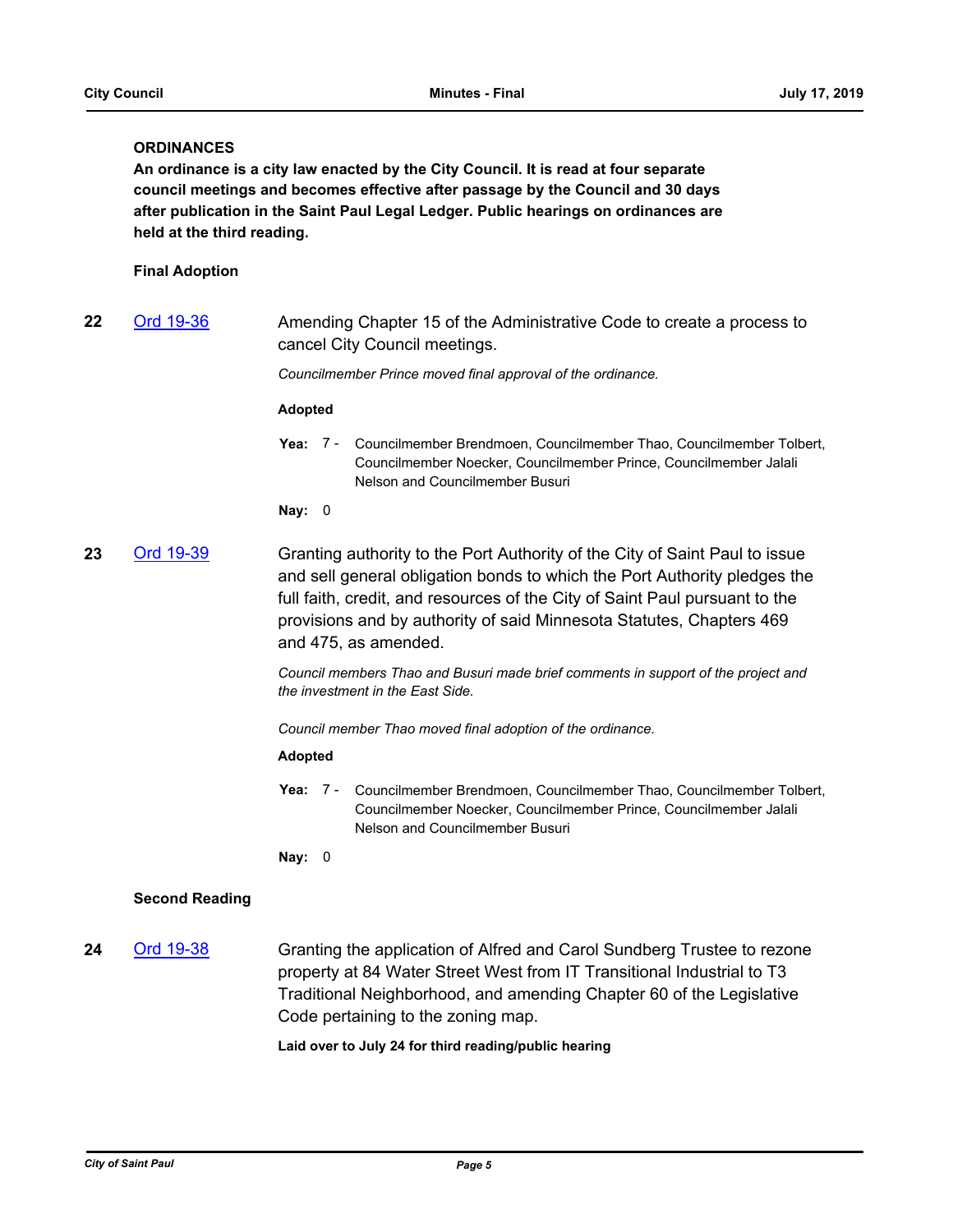| 25 | Ord 19-48            | Amending the Appendix to Chapter 409 of the Legislative Code pursuant<br>to Section 17.07.1 of the Charter and Section 409.20 of the Legislative<br>Code by creating an additional commercial development district at La<br>Costa Sports Mexican Bar & Grill located at 194 Cesar Chavez Street. |
|----|----------------------|--------------------------------------------------------------------------------------------------------------------------------------------------------------------------------------------------------------------------------------------------------------------------------------------------|
|    |                      | Laid over to July 24 for third reading/public hearing                                                                                                                                                                                                                                            |
| 26 | Ord 19-49            | Amending Chapter 409 of the Legislative Code to create and define<br>boundaries for an Entertainment District named Creative Enterprise<br>Zone Entertainment District in the Raymond-University area.                                                                                           |
|    |                      | Laid over to July 24 for third reading/public hearing                                                                                                                                                                                                                                            |
| 27 | Ord 19-50            | Amending Chapter 246 of the Legislative Code to allow the possession<br>or consumption of nonintoxicating malt liquor, strong beer or wine<br>purchased and consumed during a block party, festival or community<br>event, within the Creative Enterprise Zone Entertainment District.           |
|    |                      | Laid over to July 24 for third reading/public hearing                                                                                                                                                                                                                                            |
| 28 | Ord 19-51            | Amending Chapter 65 of the Legislative Code by adding a new section<br>defining a Hotel.                                                                                                                                                                                                         |
|    |                      | Laid over to July 24 for third reading/public hearing                                                                                                                                                                                                                                            |
|    | <b>First Reading</b> |                                                                                                                                                                                                                                                                                                  |

**29** [Ord 19-52](http://stpaul.legistar.com/gateway.aspx?m=l&id=/matter.aspx?key=32081) Amending Chapter 11 of the Administrative Code to create the Division of Labor Standards Enforcement and Education within the Department of Human Rights and Equal Economic Opportunity.

**Laid over to July 24 for second reading**

# **PUBLIC HEARINGS**

**30** [RES PH 19-222](http://stpaul.legistar.com/gateway.aspx?m=l&id=/matter.aspx?key=31994) Approving the application of St. Paul Saints Baseball Club, Inc. for a sound level variance to present amplified music and use of a public address system outdoors on Monday, July 22, 2019 at CHS Field, 360 Broadway Street.

*Councilmember Noecker moved an amendment. Yeas - 7 Nays - 0*

*No one was present to testify. Councilmember Noecker moved to close the public hearing and approve the resolution as amended.*

#### **Adopted as amended**

Yea: 7 - Councilmember Brendmoen, Councilmember Thao, Councilmember Tolbert, Councilmember Noecker, Councilmember Prince, Councilmember Jalali Nelson and Councilmember Busuri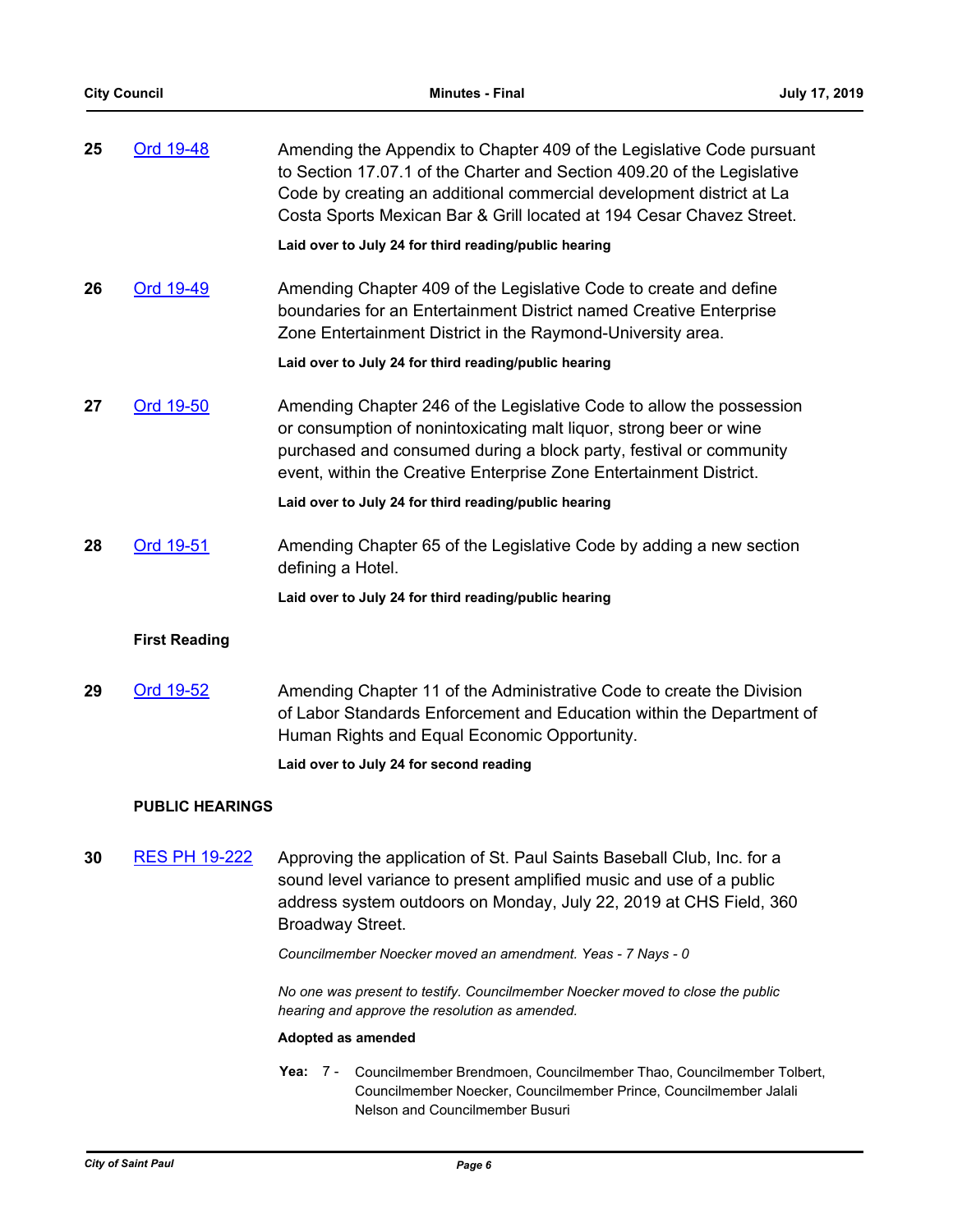#### **Nay:** 0

| 31 | <b>RES PH 19-225</b> | Approving the application of Kerry D'Amato for a sound level variance in |
|----|----------------------|--------------------------------------------------------------------------|
|    |                      | to present amplified music on Saturday, July 20, 2019 at 7 Heather Place |
|    |                      | for the Halunen Law/Clayton Halunen Summer Pool Party.                   |

*Councilmember Noecker moved an amendment. Yeas - 7 Nays - 0*

*No one was present to testify. Councilmember Noecker moved to close the public hearing and approve the resolution as amended.*

#### **Adopted as amended**

Yea: 7 - Councilmember Brendmoen, Councilmember Thao, Councilmember Tolbert, Councilmember Noecker, Councilmember Prince, Councilmember Jalali Nelson and Councilmember Busuri

**Nay:** 0

**32** [RES PH 19-227](http://stpaul.legistar.com/gateway.aspx?m=l&id=/matter.aspx?key=32017) Approving the application of Big River Pizza for a sound level variance to present live amplified music on Wednesday, July 31, 2019, at 280 5th Street East, on Wall Street between 5th and 4th Streets. (To be withdrawn)

*This event was cancelled and the item was withdrawn.*

#### **Withdrawn**

**33** [RES PH 19-228](http://stpaul.legistar.com/gateway.aspx?m=l&id=/matter.aspx?key=32019) Approving the application of El Burrito Mercado for a sound level variance to present amplified music on Saturday July 20, 2019 at 175 Cesar Chavez St. for the El Burrito Mercado's 40th Anniversary Party / Noche De Artejano.

> *No one was present to testify. Councilmember Noecker moved to close the public hearing and approve the resolution as amended.*

# **Adopted**

Yea: 7 - Councilmember Brendmoen, Councilmember Thao, Councilmember Tolbert, Councilmember Noecker, Councilmember Prince, Councilmember Jalali Nelson and Councilmember Busuri

**Nay:** 0

# **LEGISLATIVE HEARING ITEMS FOR DISCUSSION**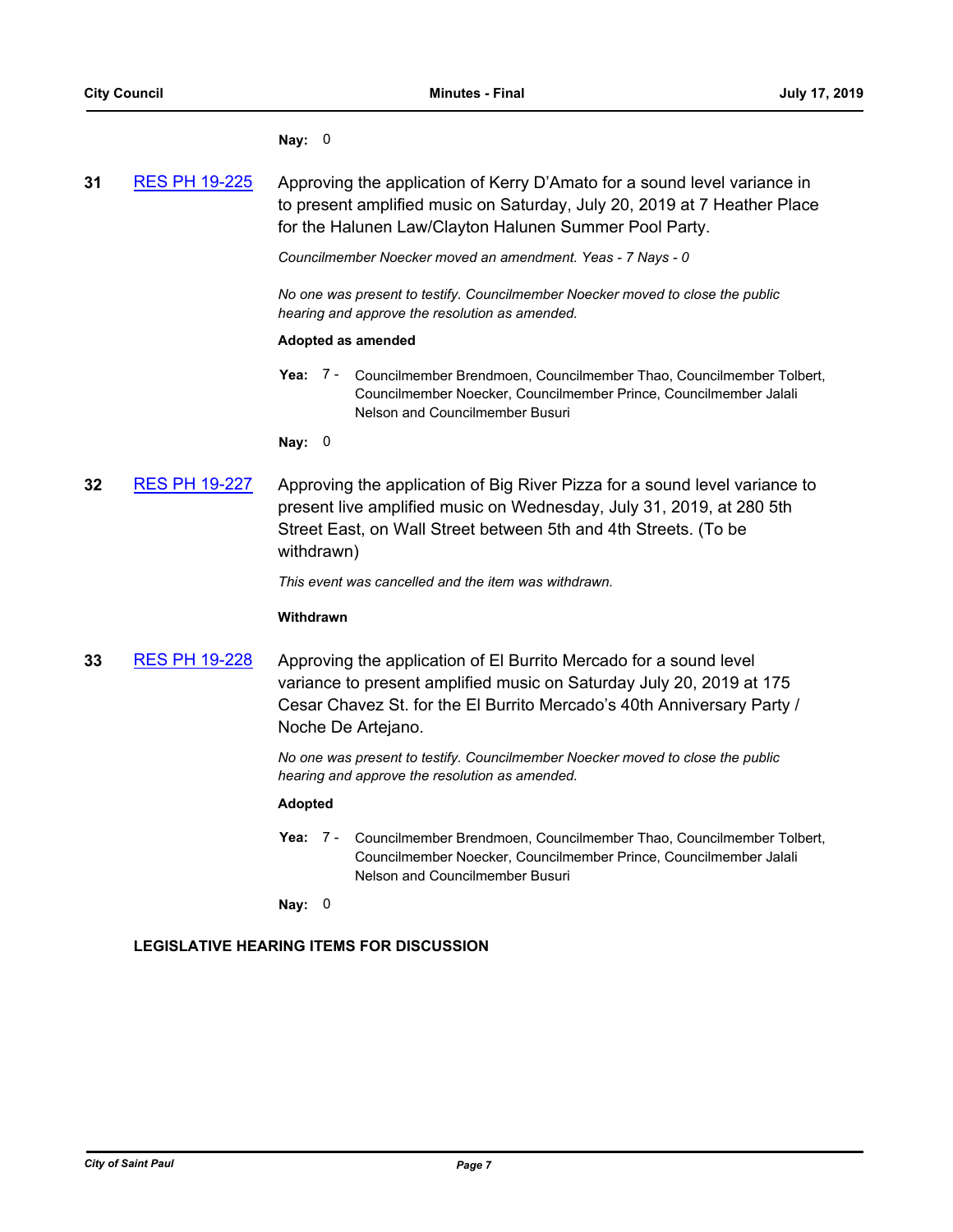# **49** [RLH FCO 19-66](http://stpaul.legistar.com/gateway.aspx?m=l&id=/matter.aspx?key=31784) Appeal of Neng Yang, DNZ LLC, to a Fire Inspection Correction Notice at 506 KENNY ROAD.

*Legislative Hearing Officer Marcia Moermond said she recommended granting a variance for the egress route through the basement, but not for the second part of the appeal relating to an exit from a large meeting space with a capacity of up to 364. She said if there are 50 or more people, fire code required doors that swing outward. She said her recommendation was to grant an extension into November for compliance.*

*Council President Brendmoen said Mr. Yang had been doing extensive renovations on an old historic building and it was turning into a wonderful convening space and tax-generating space. She said she was asking for a 12-month extension, knowing that doors could be propped open while they were working with the general contractor and finishing other parts of the project. She said the building had faced a number of challenges along the way, and she admired his tenacity for sticking with the project.*

*No one was present to testify. Council President Brendmoen moved to close the public hearing and approve the resolution as amended.*

*Ms. Moermond confirmed with Council President Brendmoen that the amendment included the requirement to prop doors open when the room was in use.*

#### **Adopted as amended**

Yea: 7 - Councilmember Brendmoen, Councilmember Thao, Councilmember Tolbert, Councilmember Noecker, Councilmember Prince, Councilmember Jalali Nelson and Councilmember Busuri

**Nay:** 0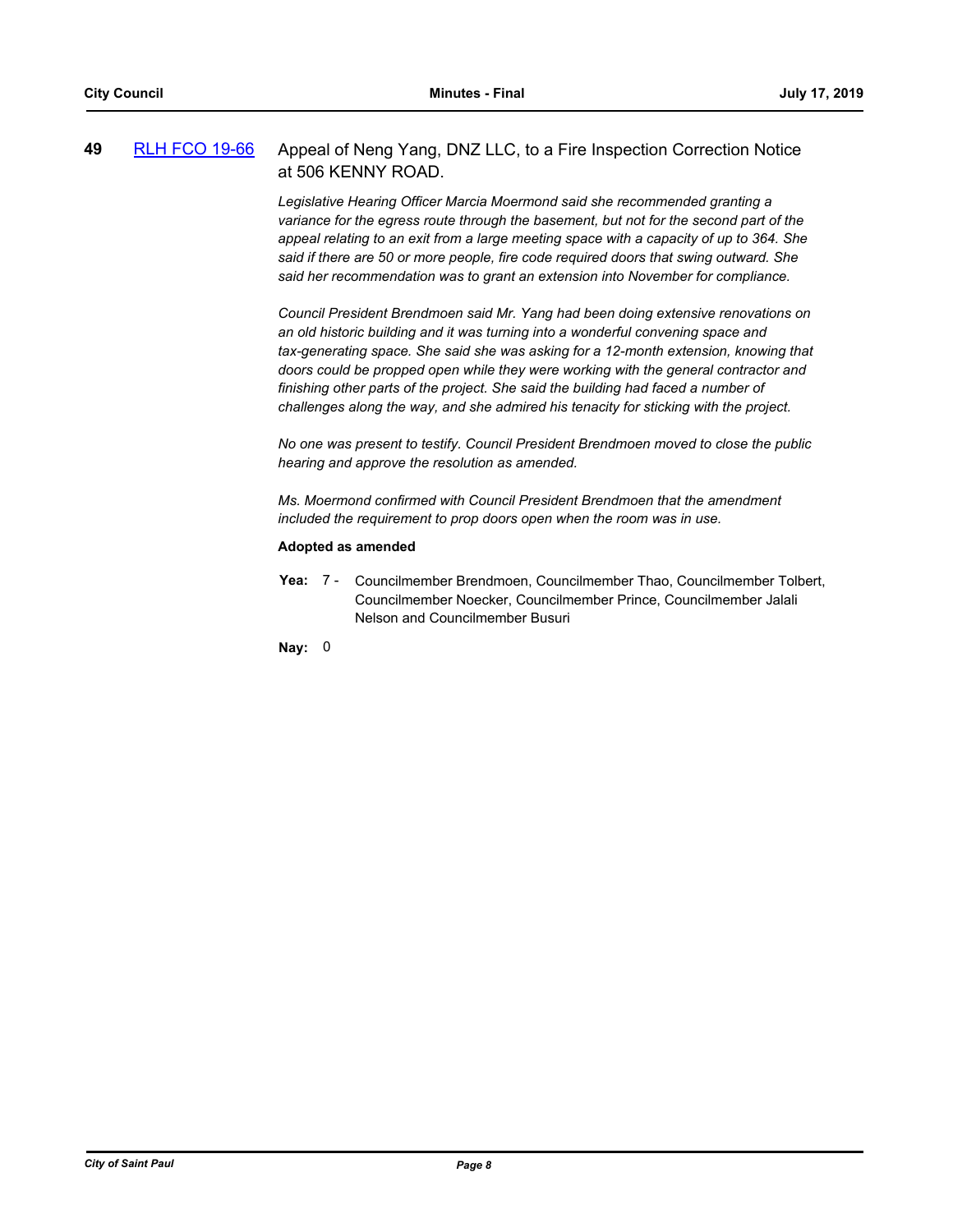# **LEGISLATIVE HEARING CONSENT AGENDA**

**Items listed under the Consent Agenda will receive a combined public hearing and be enacted by one motion with no separate discussion. Items may be removed from the Consent Agenda for a separate public hearing and discussion if desired.**

#### **Approval of the Consent Agenda (Items 34 - 60)**

*No one was present to testify. Councilmember Jalali Nelson moved to close the public hearing and approve the Legislative Hearing Consent Agenda as amended.*

#### **Legislative Hearing Consent Agenda adopted as amended**

Yea: 7 - Councilmember Brendmoen, Councilmember Thao, Councilmember Tolbert, Councilmember Noecker, Councilmember Prince, Councilmember Jalali Nelson and Councilmember Busuri

**Nay:** 0

**34** [RLH TA 19-437](http://stpaul.legistar.com/gateway.aspx?m=l&id=/matter.aspx?key=31732) Deleting the Appealed Special Tax Assessment for property at 1258 ALBEMARLE STREET. (File No. CRT1909, Assessment No. 198209)

# **Adopted**

**35** [RLH TA 19-499](http://stpaul.legistar.com/gateway.aspx?m=l&id=/matter.aspx?key=31997) Amending Council Files No. RLH AR 19-18 to delete the assessment for Collection of Vacant Building Registration Fees billed during August 14 to November 20, 2018 at 1639 BEECH STREET. (File No. VB1907, Assessment No. 198806)

#### **Adopted**

**36** [RLH TA 19-427](http://stpaul.legistar.com/gateway.aspx?m=l&id=/matter.aspx?key=31709) Deleting the Appealed Special Tax Assessment for property at 575 BEAUMONT STREET. (File No. VB1909, Assessment No. 198816)

# **Adopted**

**37** [RLH CO 19-10](http://stpaul.legistar.com/gateway.aspx?m=l&id=/matter.aspx?key=31891) Appeal of Richard Johnson to a Correction Notice at 88 BELVIDERE STREET EAST.

#### **Adopted**

**38** [RLH TA 19-459](http://stpaul.legistar.com/gateway.aspx?m=l&id=/matter.aspx?key=31798) Ratifying the Appealed Special Tax Assessment for property at 554 CHARLES AVENUE. (File No. VB1909, Assessment No. 198816)

#### **Adopted as amended (payments spread over 5 years)**

**39** [RLH FCO 19-61](http://stpaul.legistar.com/gateway.aspx?m=l&id=/matter.aspx?key=31656) Appeal of Don Sobania to a Correction Notice-Reinspection Complaint at 1660 CUMBERLAND STREET.

**Adopted**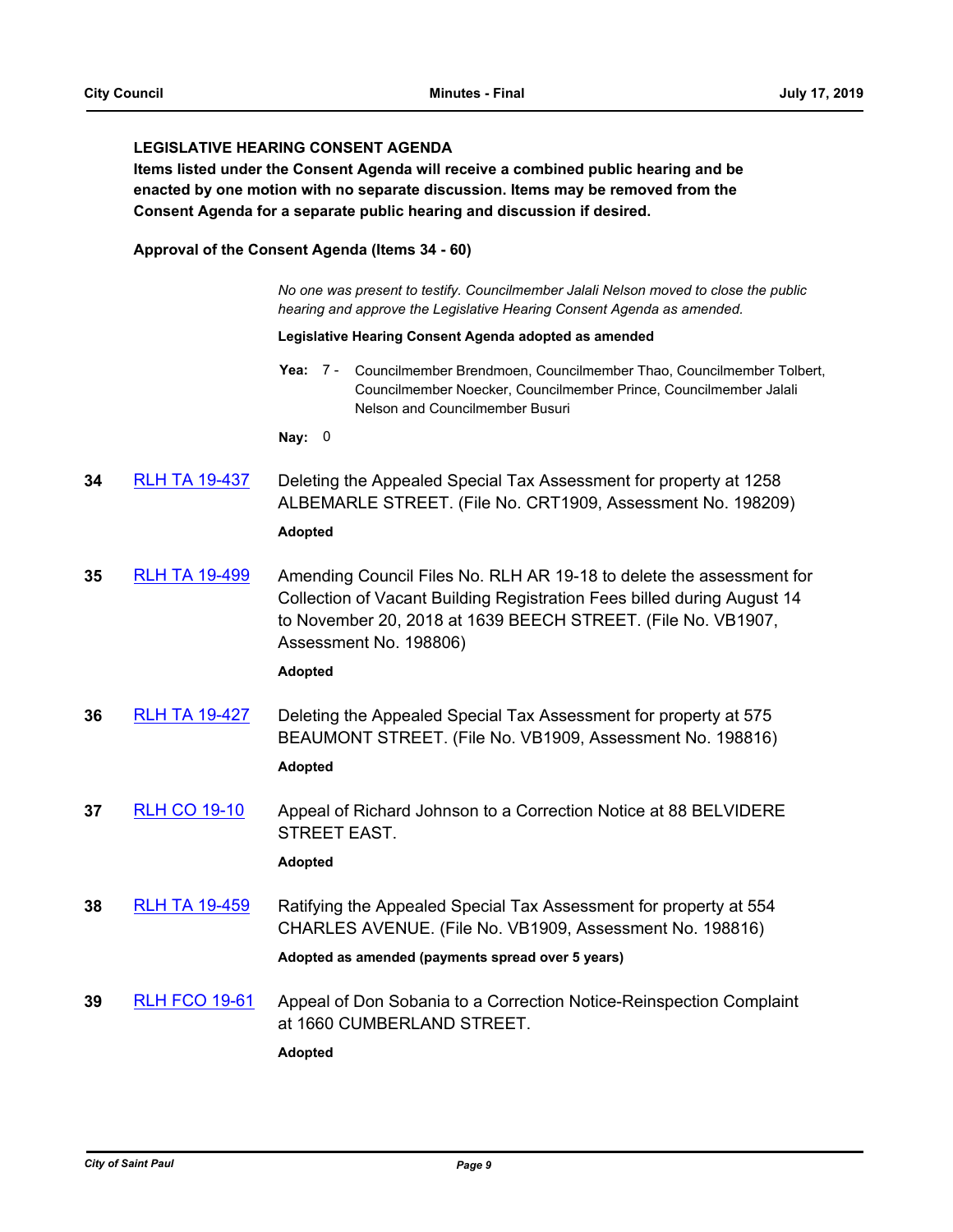| 40 | <b>RLH TA 18-595</b> | Ratifying the Appealed Special Tax Assessment for property at 715<br>EDGERTON STREET. (File No. J1809V1, Assessment No. 188015)<br>(Public hearing continued from January 2)<br>Adopted as amended (assessment reduced)            |
|----|----------------------|------------------------------------------------------------------------------------------------------------------------------------------------------------------------------------------------------------------------------------|
| 41 | <b>RLH TA 18-626</b> | Ratifying the Appealed Special Tax Assessment for property at 778<br>FIFTH STREET EAST. (File No. J1902E, Assessment No. 198301;<br>amend to File No. J1902E1, Assessment No. 198306) (Public hearing<br>continued from January 2) |
|    |                      | Adopted as amended (assessment approved)                                                                                                                                                                                           |
| 42 | <b>RLH VO 19-24</b>  | Appeal of Jim Tredwell, Big O Tire, to a Revocation of Fire Certificate of<br>Occupancy and Order to Vacate at 2185 FORD PARKWAY.<br><b>Adopted</b>                                                                                |
| 43 | <b>RLH VBR 19-39</b> | Appeal of Gerald Thurstin to a Vacant Building Registration Notice at<br>1123 GALTIER STREET.<br><b>Adopted</b>                                                                                                                    |
|    |                      |                                                                                                                                                                                                                                    |
| 44 | <b>RLH VO 19-25</b>  | Appeal of Dennis Jay Faust to a Correction Notice (which includes<br>condemnation) at 195 GOODRICH AVENUE.<br><b>Adopted</b>                                                                                                       |
| 45 | <b>RLH TA 19-455</b> | Deleting the Appealed Special Tax Assessment for property at 700<br>GRAND AVENUE #204. (File No. J1907P, Assessment No. 198406)<br><b>Adopted</b>                                                                                  |
| 46 | <b>RLH TA 18-611</b> | Ratifying the Appealed Special Tax Assessment for property at 380<br>JACKSON STREET. (File No. J1902E, Assessment No. 198301;<br>amend to File No. J1902E1, Assessment No. 198306) (Public hearing<br>continued from January 2)    |
|    |                      | Adopted as amended (assessment deleted)                                                                                                                                                                                            |
| 47 | <b>RLH TA 19-440</b> | Ratifying the Appealed Special Tax Assessment for property at 339<br>JESSAMINE AVENUE EAST. (File No. VB1909, Assessment No.<br>198816; amend to File No. VB1909A, Assessment No. 198826)                                          |
|    |                      | Referred to Legislative Hearings on July 23; Council public hearing continued<br>to August 7                                                                                                                                       |
|    |                      |                                                                                                                                                                                                                                    |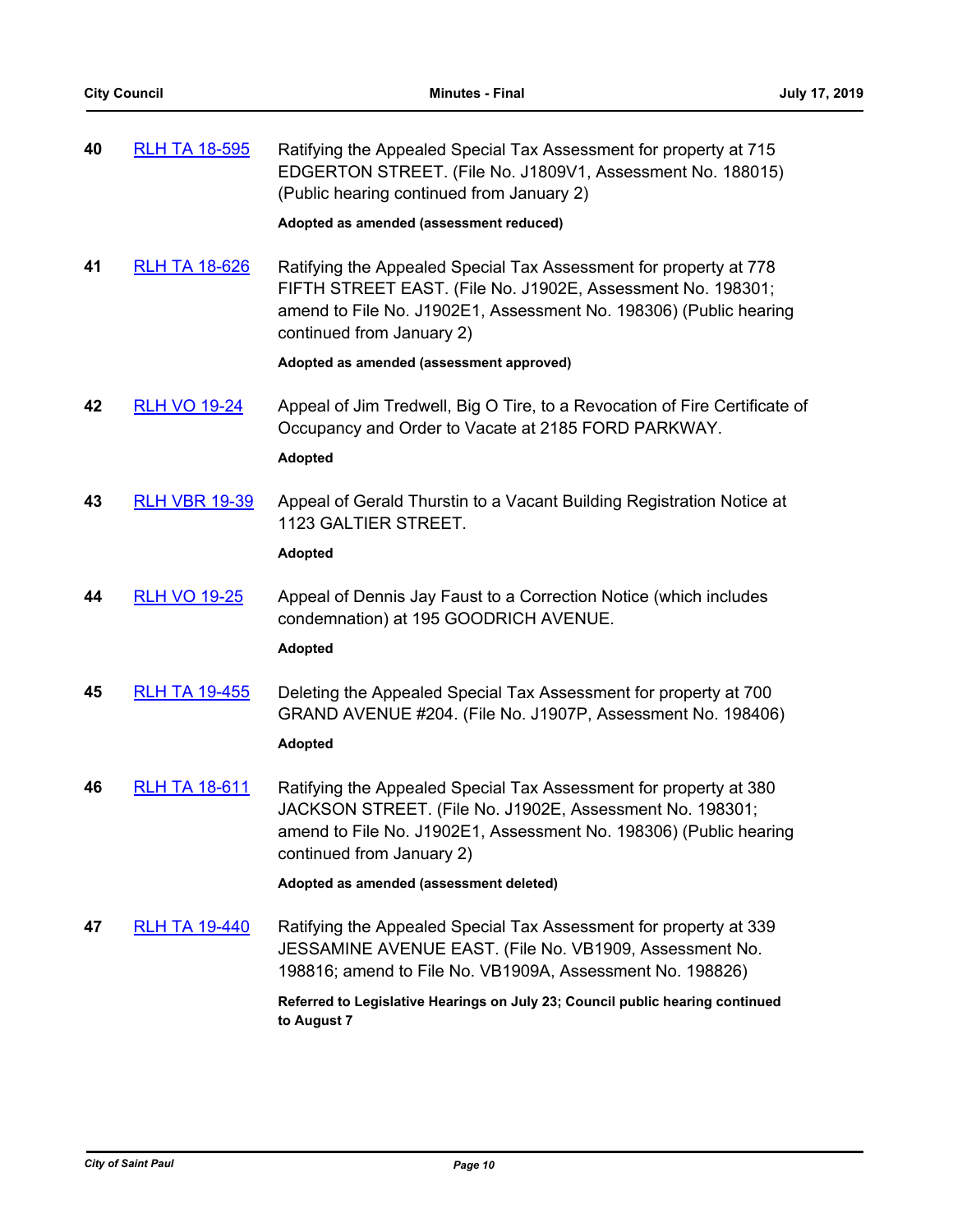| 48 | <b>RLH RR 19-21</b>  | Ordering the rehabilitation or razing and removal of the structures at 871<br>JESSAMINE AVENUE EAST within one-hundred and eighty (180) days<br>after the July 17, 2019 City Council public hearing.<br><b>Adopted</b>                               |
|----|----------------------|------------------------------------------------------------------------------------------------------------------------------------------------------------------------------------------------------------------------------------------------------|
| 50 | <b>RLH TA 19-490</b> | Ratifying the Appealed Special Tax Assessment for property at 308<br>LAWSON AVENUE WEST. (File No. VB1908A, Assessment No.<br>198824) (Public hearing continued from July 17)<br><b>Public hearing continued to August 7</b>                         |
| 51 | <b>RLH TA 19-329</b> | Ratifying the Appealed Special Tax Assessment for property at 1124<br>MATILDA STREET. (File No. VB1908, Assessment No. 198812; Amend<br>to File No. VB1908B, Assessment No. 198825) (Public hearing<br>continued from June 19)                       |
|    |                      | Adopted as amended (assessment reduced)                                                                                                                                                                                                              |
| 52 | <b>RLH RR 19-5</b>   | Ordering the rehabilitation or razing and removal of the structures at 718<br>ORANGE AVENUE EAST within fifteen (15) days after the March 13,<br>2019 City Council public hearing. (Amend to 180 days) (Public hearing<br>continued from October 23) |
|    |                      | Referred to Legislative Hearings on July 30                                                                                                                                                                                                          |
| 53 | <b>RLH TA 18-608</b> | Ratifying the Appealed Special Tax Assessment for property at 277<br>TOPPING STREET. (File No. J1902E, Assessment No. 198301; amend<br>to File No. J1902E1, Assessment No. 198306) (Public hearing<br>continued from January 2)                      |
|    |                      | Adopted as amended (assessment reduced)                                                                                                                                                                                                              |
| 54 | <b>RLH TA 19-443</b> | Ratifying the Appealed Special Tax Assessment for property at 58<br>WHEELOCK PARKWAY EAST. (File No. VB1909, Assessment No.<br>198816)<br><b>Adopted</b>                                                                                             |
| 55 | <b>RLH TA 19-431</b> | Ratifying the Appealed Special Tax Assessment for property at 31<br>WINTER STREET. (File No. J1909E, Assessment No. 198314)<br><b>Adopted</b>                                                                                                        |
| 56 | <u>RLH AR 19-51</u>  | Ratifying the assessments for Collection of Vacant Building Registration<br>fees billed during February 13, 2018 to January 16, 2019. (File No.<br>VB1909, Assessment No. 198816)<br><b>Adopted</b>                                                  |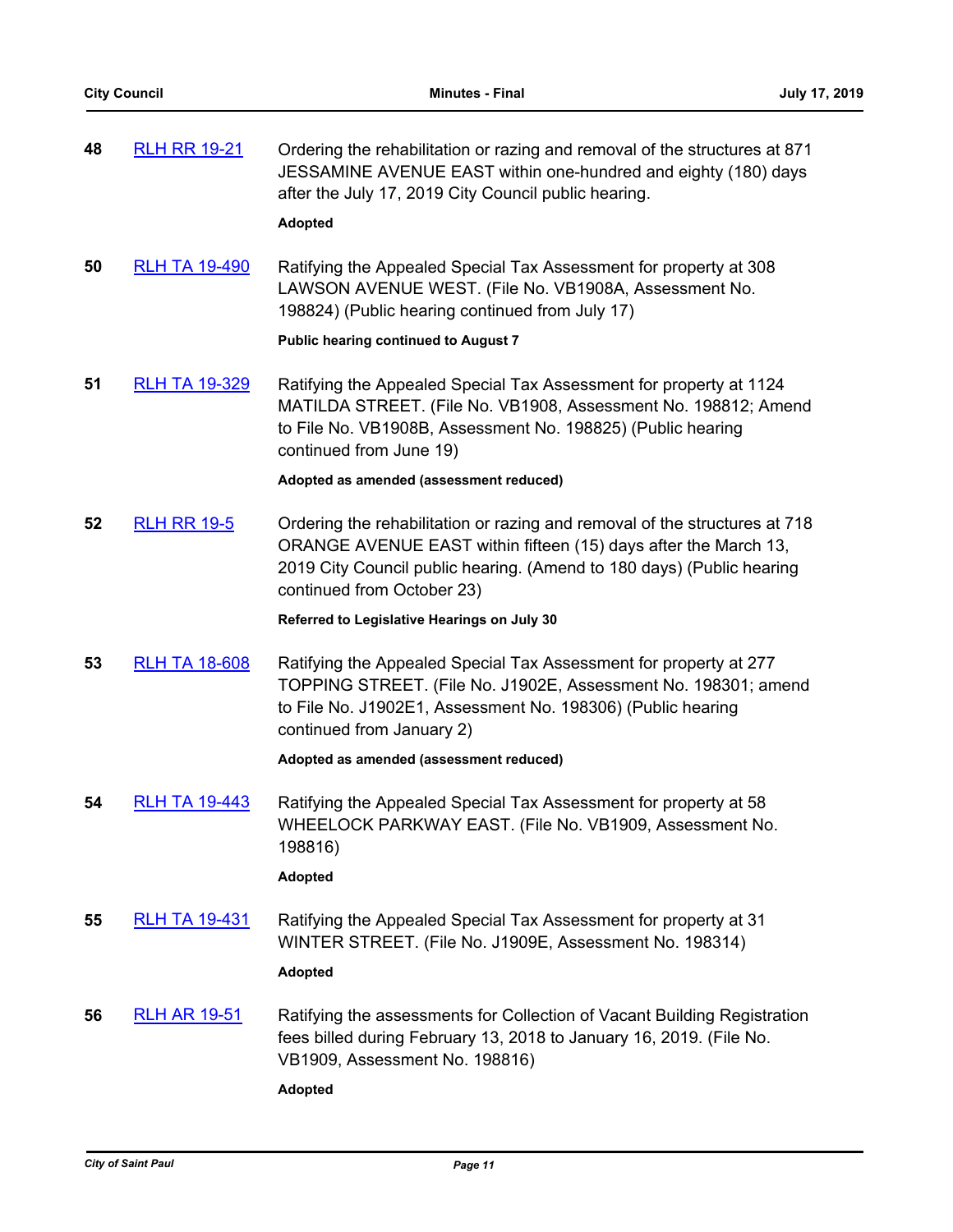| 57 | <b>RLH AR 19-50</b> | Ratifying the assessments for Collection of Boarding and/or Securing<br>services during February 2019. (File No. J1909B, Assessment No.<br>198108)<br><b>Adopted</b>                                                |
|----|---------------------|---------------------------------------------------------------------------------------------------------------------------------------------------------------------------------------------------------------------|
| 58 | <b>RLH AR 19-52</b> | Ratifying the assessments for Collection of Fire Certificate of Occupancy<br>fees billed during December 13, 2018 to January 11, 2019. (File No.<br>CRT1909, Assessment No. 198209)                                 |
|    |                     | Adopted as amended (752 Carroll Avenue removed from the assessment roll for<br>separate consideration)                                                                                                              |
| 59 | <b>RLH AR 19-53</b> | Ratifying the assessments for Collection of Excessive Use of Inspection<br>or Abatement services billed during December 26, 2018 to January 17,<br>2019. (File No. J1909E, Assessment No. 198314)<br><b>Adopted</b> |
|    |                     |                                                                                                                                                                                                                     |
| 60 | <b>RLH AR 19-54</b> | Ratifying the assessments for Collection of Graffiti Removal services<br>during February 1 to March 26, 2019. (File No. J1907P, Assessment No.<br>198406)                                                           |
|    |                     | <b>Adopted</b>                                                                                                                                                                                                      |

*Council members shared news about events in their wards.*

# **ADJOURNMENT**

*Council President Brendmoen adjourned the meeting.*

**Meeting adjourned at 3:50 p.m.**